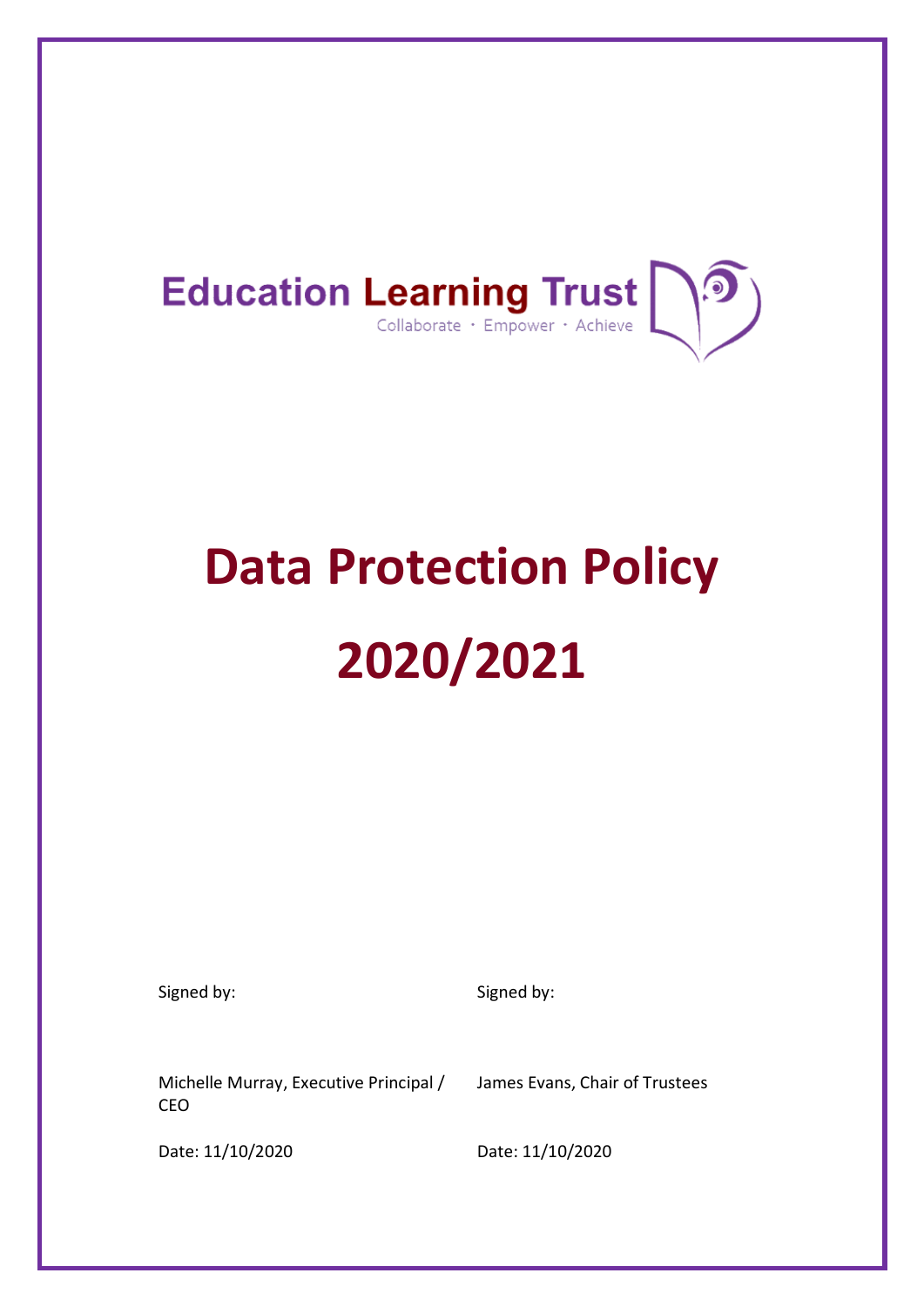

# **Revision History**

| Date              | <b>Document</b><br><b>Version</b> | <b>Document Revision History</b>                                                                                                                                                                                   | <b>Document Author / Reviser</b> |
|-------------------|-----------------------------------|--------------------------------------------------------------------------------------------------------------------------------------------------------------------------------------------------------------------|----------------------------------|
| 23/04/2018        | 1.0                               | Trust policy created for ratification by Trust<br>Board.                                                                                                                                                           | J Evans/M Murray                 |
| 25/09/2019        | 1.1                               | Document annual review.<br>Reformatting, no significant changes.<br>Ratified on 25/09/2019 by Trust Board then<br>circulated to Academies                                                                          | J Jones, SBM                     |
| September<br>2020 | 1.2                               | Policy annual review.<br>No significant changes.<br>Approved on 11/10/20 following Trust Board<br>meeting on 25/09/20, circulated to Admin<br>Managers/Headteachers on 11/10/20 to<br>circulate to staff and AGBs. | J Jones, ELT Primary SBM         |
|                   |                                   |                                                                                                                                                                                                                    |                                  |

# **Contents**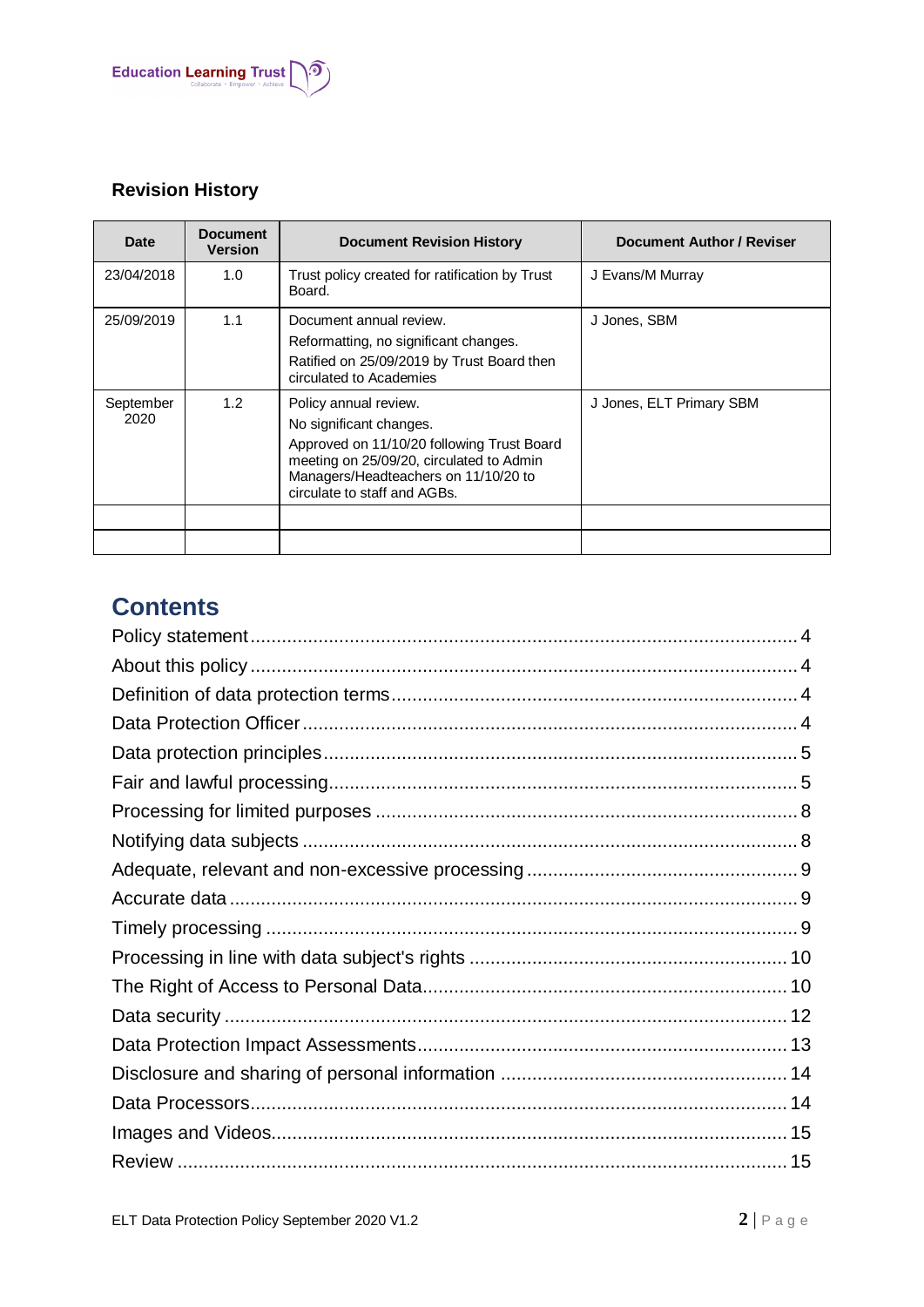

|--|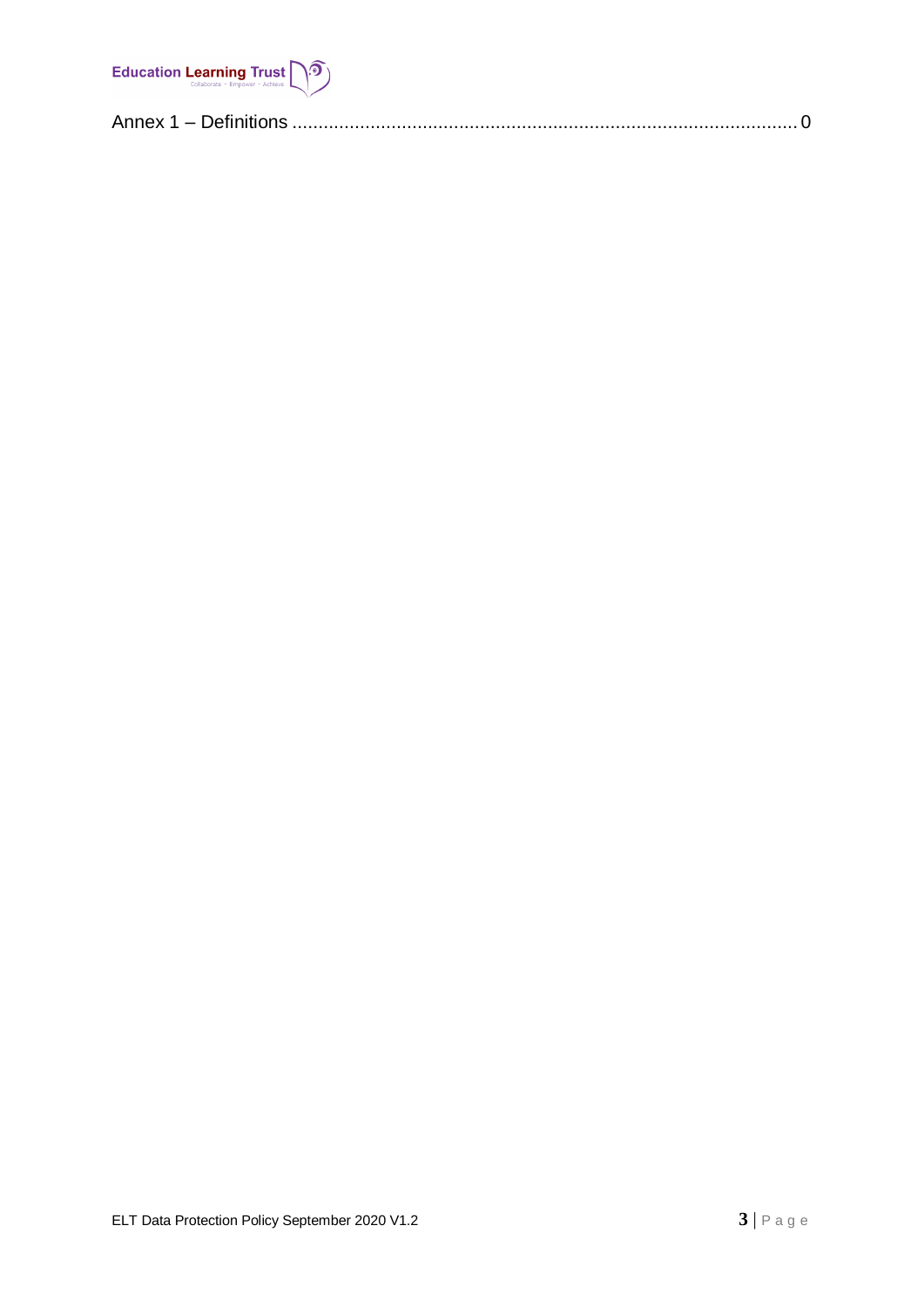

# <span id="page-3-0"></span>**Policy statement**

Everyone has rights with regard to the way in which their **personal data** is handled. During the course of our activities as the Education Learning Trust we will collect, store and **process personal data** about our pupils, **workforce**, parents and others. This makes us a **data controller** in relation to that **personal data**.

We are committed to the protection of all **personal data** and **special category personal data** for which we are the **data controller**.

The law imposes significant fines for failing to lawfully **process** and safeguard **personal data** and failure to comply with this policy may result in those fines being applied.

All members of our **workforce** must comply with this policy when **processing personal data** on our behalf. Any breach of this policy may result in disciplinary or other action.

# <span id="page-3-1"></span>**About this policy**

The types of **personal data** that we may be required to handle include information about pupils, parents, our **workforce**, and others that we deal with. The **personal data** which we hold is subject to certain legal safeguards specified in the General Data Protection Regulation ('**GDPR**'), the [Data Protection Act 2018], and other regulations (together '**Data Protection Legislation**').

This policy and any other documents referred to in it set out the basis on which we will **process** any **personal data** we collect from **data subjects**, or that is provided to us by **data subjects** or other sources.

This policy does not form part of any employee's contract of employment and may be amended at any time.

This policy sets out rules on data protection and the legal conditions that must be satisfied when we process **personal data**.

# <span id="page-3-2"></span>**Definition of data protection terms**

All defined terms in this policy are indicated in **bold** text, and a list of definitions is included in the Annex to this policy.

#### <span id="page-3-3"></span>**Data Protection Officer**

As the Education Learning Trust we are required to appoint a Data Protection Officer ("DPO"). Our DPO is Laura Shaw, Director of Operations and Finance and can be contacted via email at **DPO @educationlearningtrust.com**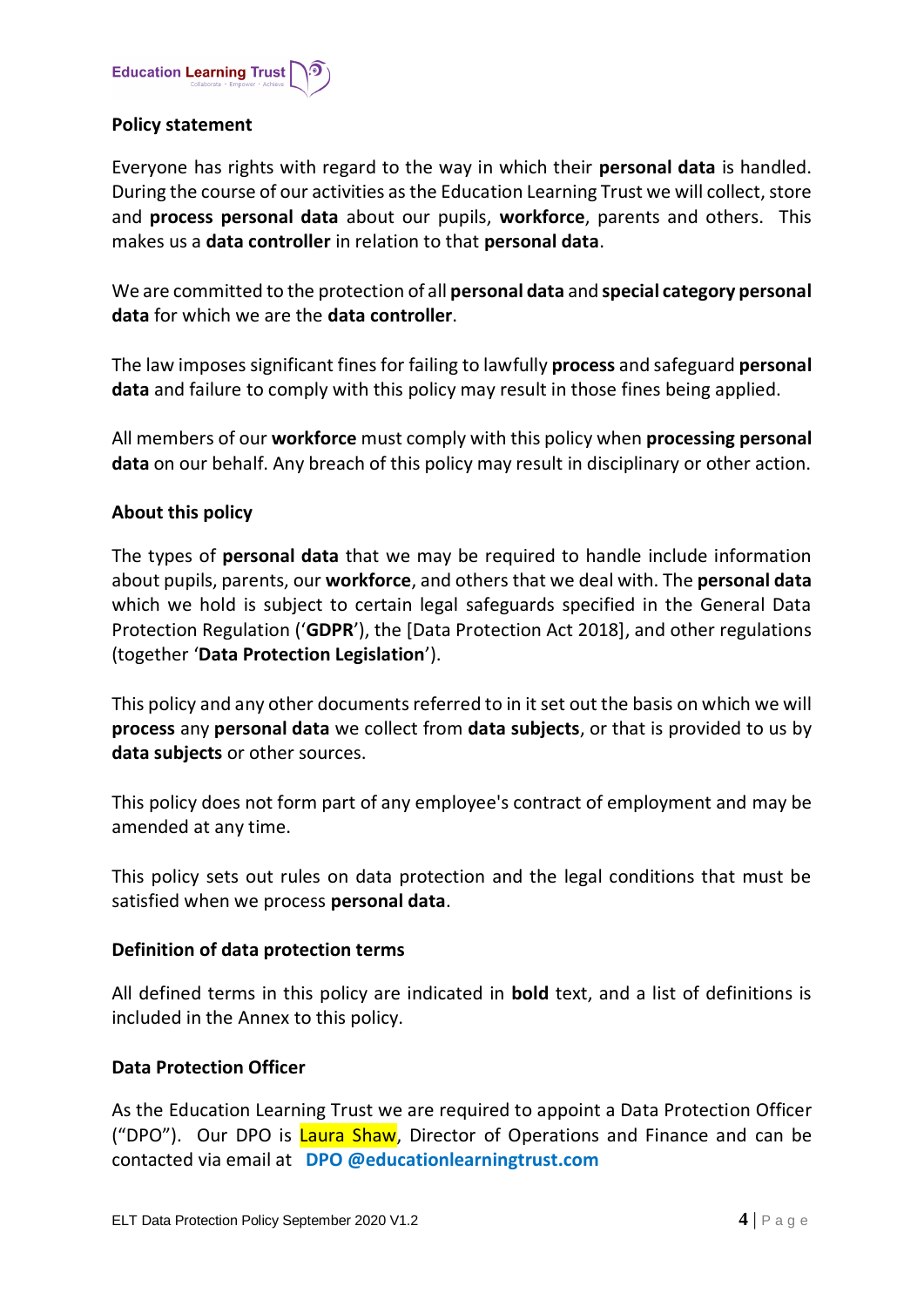

The DPO is responsible for ensuring compliance with the Data Protection Legislation and with this policy. Any questions about the operation of this policy or any concerns that the policy has not been followed should be referred in the first instance to the DPO.

The DPO is also the central point of contact for all **data subjects** and others in relation to matters of data protection.

In addition to the DPO a team of staff will support, the implementation of this policy. A GDPR lead has been identified in each academy in the Trust.

# <span id="page-4-0"></span>**Data protection principles**

Anyone **processing personal data** must comply with the data protection principles. These provide that **personal data** must be:

- **Processed** fairly and lawfully and transparently in relation to the **data subject**;
- **Processed** for specified, lawful purposes and in a way which is not incompatible with those purposes;
- Adequate, relevant and not excessive for the purpose;
- Accurate and up to date;
- Not kept for any longer than is necessary for the purpose; and
- **Processed** securely using appropriate technical and organisational measures.

 $\bullet$ 

**Personal Data** must also:

- be **processed** in line with **data subjects'** rights;
- not be transferred to people or organisations situated in other countries without adequate protection.

We will comply with these principles in relation to any **processing** of **personal data** by the Education Learning Trust.

# <span id="page-4-1"></span>**Fair and lawful processing**

Data Protection Legislation is not intended to prevent the **processing** of **personal data**, but to ensure that it is done fairly and without adversely affecting the rights of the **data subject**.

For **personal data** to be **processed** fairly, **data subjects** must be made aware:

that the **personal data** is being **processed**;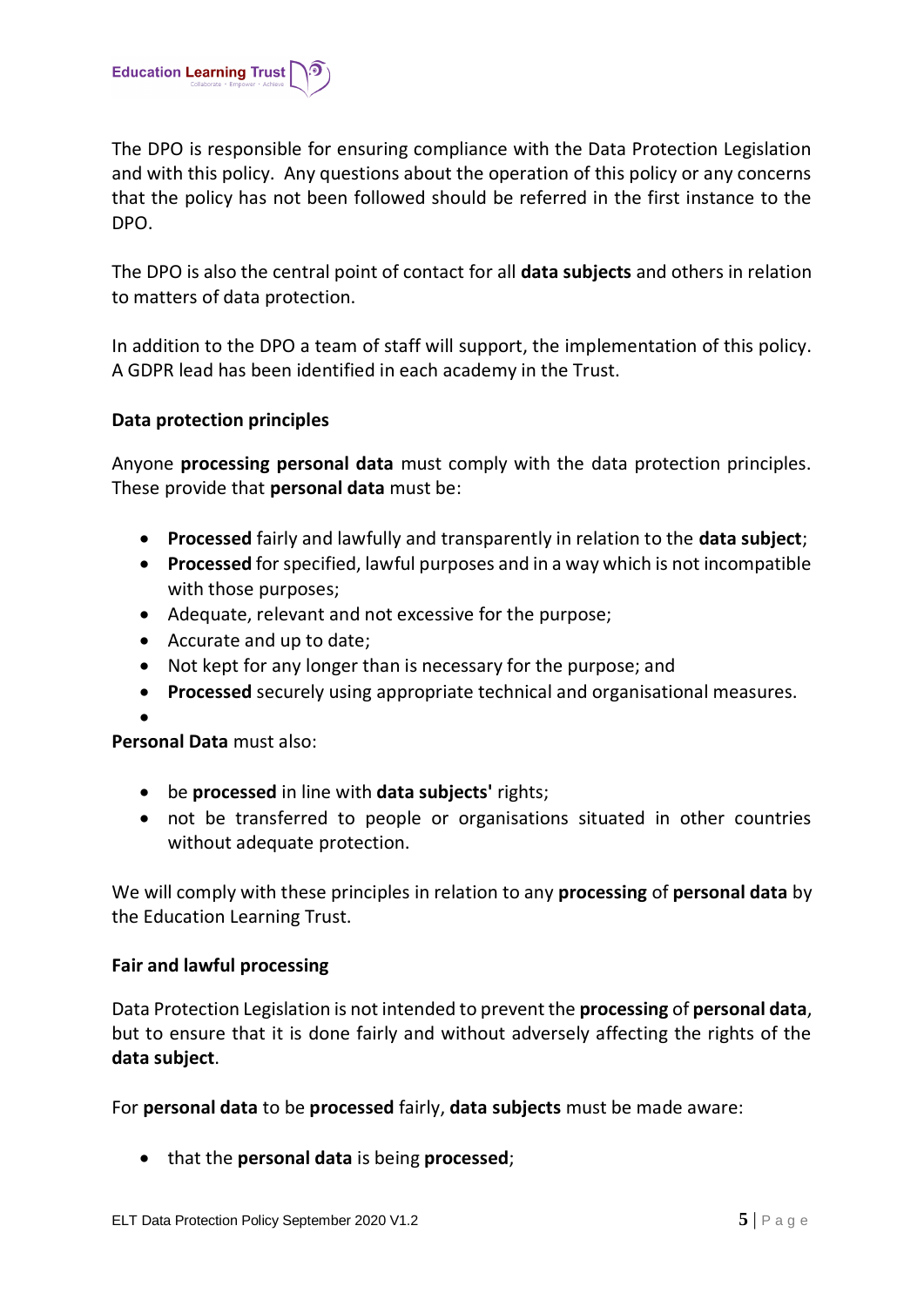**Education Learning Trust** 

- why the **personal data** is being **processed**;
- what the lawful basis is for that **processing** (see below);
- whether the **personal data** will be shared, and if so with whom;
- the period for which the **personal data** will be held;
- the existence of the **data subject's** rights in relation to the **processing** of that **personal data**; and
- the right of the **data subject** to raise a complaint with the Information Commissioner's Office in relation to any **processing**.

We will only obtain such **personal data** as is necessary and relevant to the purpose for which it was gathered, and will ensure that we have a lawful basis for any **processing**.

For **personal data** to be **processed** lawfully, it must be **processed** on the basis of one of the legal grounds set out in the Data Protection Legislation. We will normally **process personal data** under the following legal grounds:

- where the **processing** is necessary for the performance of a contract between us and the **data subject**, such as an employment contract;
- where the **processing** is necessary to comply with a legal obligation that we are subject to, (e.g the Education Act 2011);
- where the law otherwise allows us to **process** the **personal data** or we are carrying out a task in the public interest; and
- where none of the above apply then we will seek the consent of the **data subject** to the **processing** of their **personal data.**

When **special category personal data** is being processed then an additional legal ground must apply to that processing. We will normally only **process special category personal data** under following legal grounds:

- where the **processing** is necessary for employment law purposes, for example in relation to sickness absence;
- where the **processing** is necessary for reasons of substantial public interest, for example for the purposes of equality of opportunity and treatment;
- where the **processing** is necessary for health or social care purposes, for example in relation to pupils with medical conditions or disabilities; and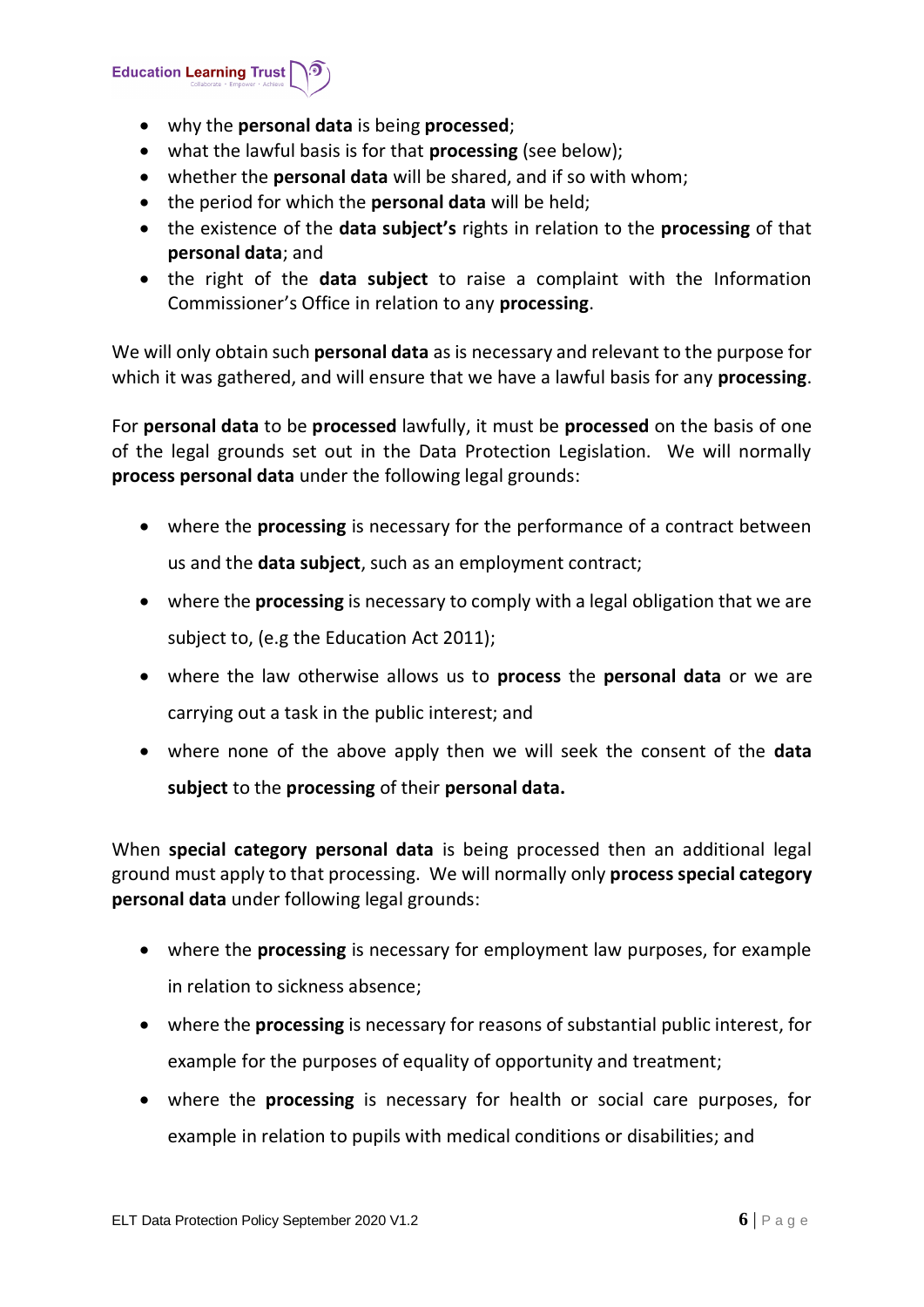

 where none of the above apply then we will seek the consent of the **data subject** to the **processing** of their **special category personal data**.

We will inform **data subjects** of the above matters by way of appropriate privacy notices which shall be provided to them when we collect the data or as soon as possible thereafter, unless we have already provided this information such as at the time when a pupil joins us.

If any **data user** is in doubt as to whether they can use any **personal data** for any purpose then they must contact the DPO before doing so.

# **Vital Interests**

There may be circumstances where it is considered necessary to **process personal data**  or **special category personal data** in order to protect the vital interests of a **data subject**. This might include medical emergencies where the **data subject** is not in a position to give consent to the **processing**. We believe that this will only occur in very specific and limited circumstances. In such circumstances we would usually seek to consult with the DPO in advance, although there may be emergency situations where this does not occur.

# **Consent**

Where none of the other bases for **processing** set out above apply then the school must seek the consent of the **data subject** before **processing** any **personal data** for any purpose.

There are strict legal requirements in relation to the form of consent that must be obtained from **data subjects**.

When pupils and or our Workforce join the Education Learning Trust a consent form will be required to be completed in relation to them. This consent form deals with the taking and use of photographs and videos of them, amongst other things. Where appropriate third parties may also be required to complete a consent form.

In relation to all pupils under the age of 13 years old we will seek consent from an individual with parental responsibility for that pupil.

We will generally seek consent directly from a pupil who has reached the age of 13, however we recognise that this may not be appropriate in certain circumstances and therefore may be required to seek consent from and individual with parental responsibility.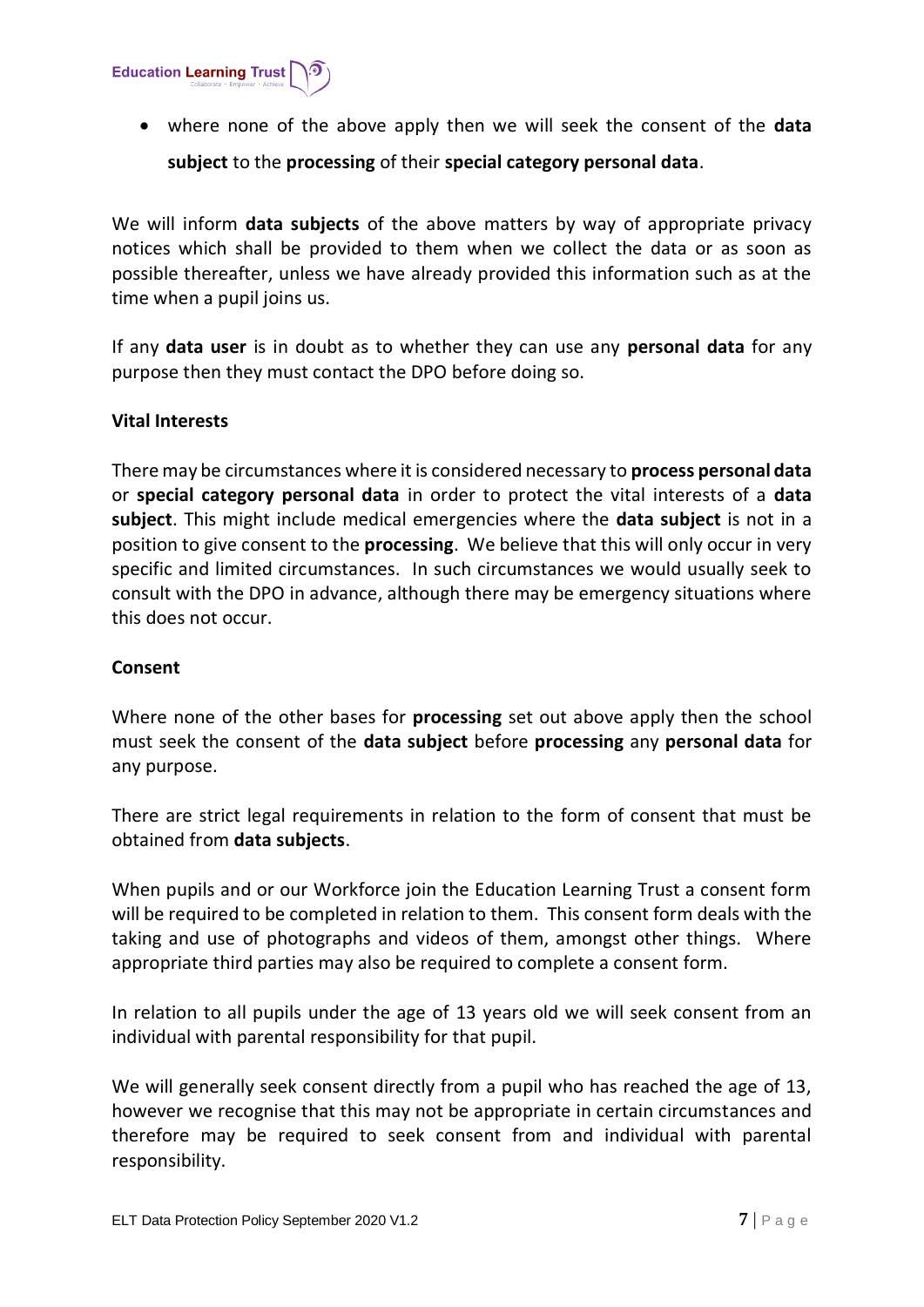

If consent is required for any other **processing** of **personal data** of any **data subject** then the form of this consent must:

Inform the **data subject** of exactly what we intend to do with their **personal data**;

- **•** Require them to positively confirm that they consent  $-$  we cannot ask them to opt-out rather than opt-in; and
- Inform the **data subject** of how they can withdraw their consent.

Any consent must be freely given, which means that we cannot make the provision of any goods or services or other matter conditional on a **data subject** giving their consent.

The DPO must always be consulted in relation to any consent form before consent is obtained.

A record must always be kept of any consent, including how it was obtained and when.

# <span id="page-7-0"></span>**Processing for limited purposes**

In the course of our activities as the Education Learning Trust, we may collect and **process** the **personal data** set out in our Schedule of Processing Activities. This may include **personal data** we receive directly from a **data subject** (for example, by completing forms or by corresponding with us by mail, phone, email or otherwise) and **personal data** we receive from other sources (including, for example, local authorities, other schools, parents, other pupils or members of our **workforce**).

We will only **process personal data** for the specific purposes set out in our Schedule of Processing Activities or for any other purposes specifically permitted by Data Protection Legislation or for which specific consent has been provided by the data subject.

# <span id="page-7-1"></span>**Notifying data subjects**

If we collect **personal data** directly from **data subjects**, we will inform them about: our identity and contact details as **Data Controller** and those of the DPO;

- the purpose or purposes and legal basis for which we intend to **process** that **personal data**;
- the types of third parties, if any, with which we will share or to which we will disclose that **personal data**;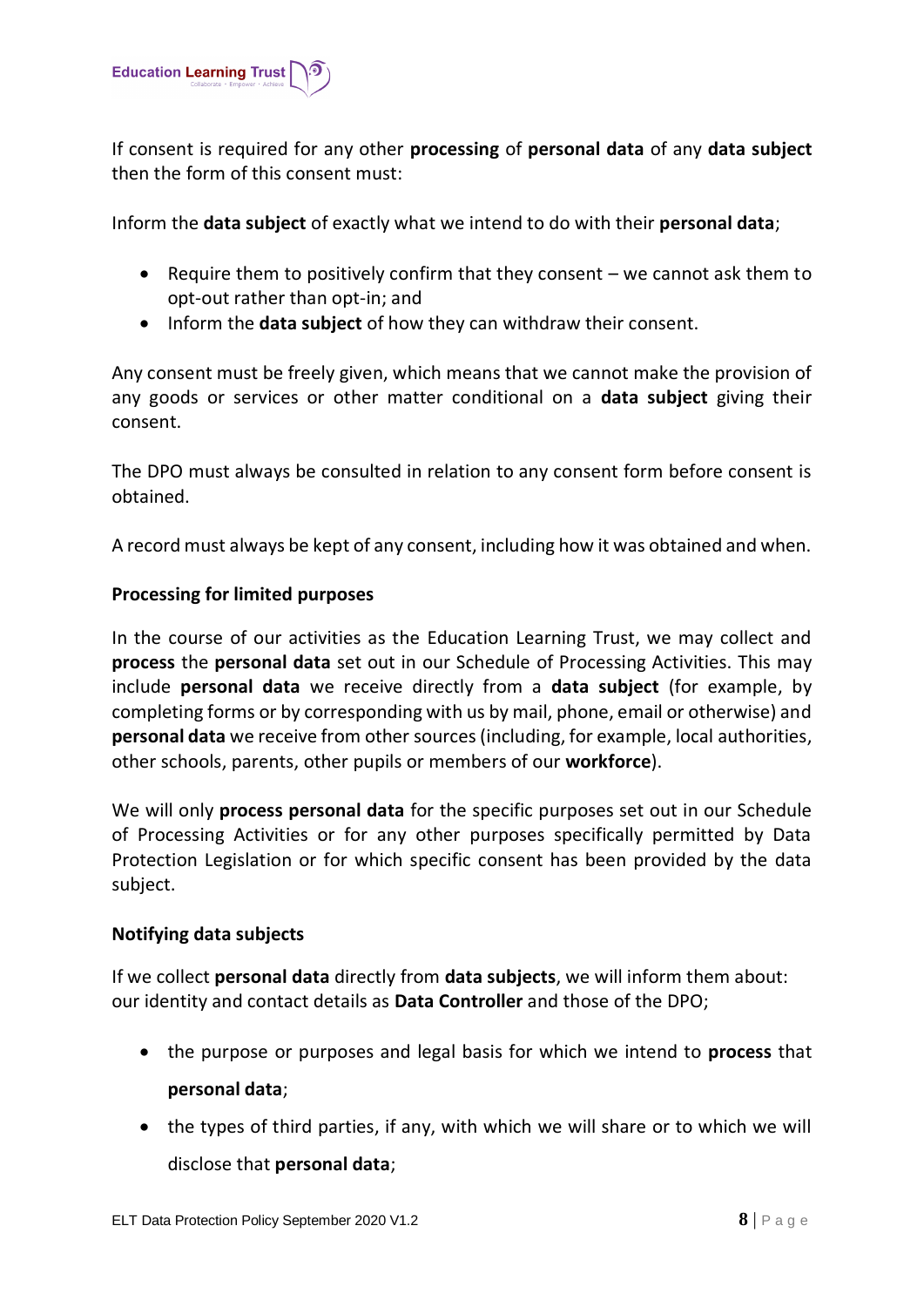**Education Learning Trust** 

- whether the **personal data** will be transferred outside the European Economic Area ('**EEA**') and if so the safeguards in place;
- the period for which their **personal data** will be stored, by reference to our Retention and Destruction Policy;
- the existence of any automated decision making in the **processing** of the **personal data** along with the significance and envisaged consequences of the **processing** and the right to object to such decision making; and
- the rights of the **data subject** to object to or limit processing, request information, request deletion of information or lodge a complaint with the ICO.

Unless we have already informed **data subjects** that we will be obtaining information about them from third parties (for example in our privacy notices), then if we receive **personal data** about a **data subject** from other sources, we will provide the **data subject** with the above information as soon as possible thereafter, informing them of where the **personal data** was obtained from.

# <span id="page-8-0"></span>**Adequate, relevant and non-excessive processing**

We will only collect **personal data** to the extent that it is required for the specific purpose notified to the **data subject**, unless otherwise permitted by Data Protection Legislation.

# <span id="page-8-1"></span>**Accurate data**

We will ensure that **personal data** we hold is accurate and kept up to date.

We will take reasonable steps to destroy or amend inaccurate or out-of-date data.

**Data subjects** have a right to have any inaccurate **personal data** rectified. See further below in relation to the exercise of this right.

# <span id="page-8-2"></span>**Timely processing**

We will not keep **personal data** longer than is necessary for the purpose or purposes for which they were collected. We will take all reasonable steps to destroy, or erase from our systems, all **personal data** which is no longer required.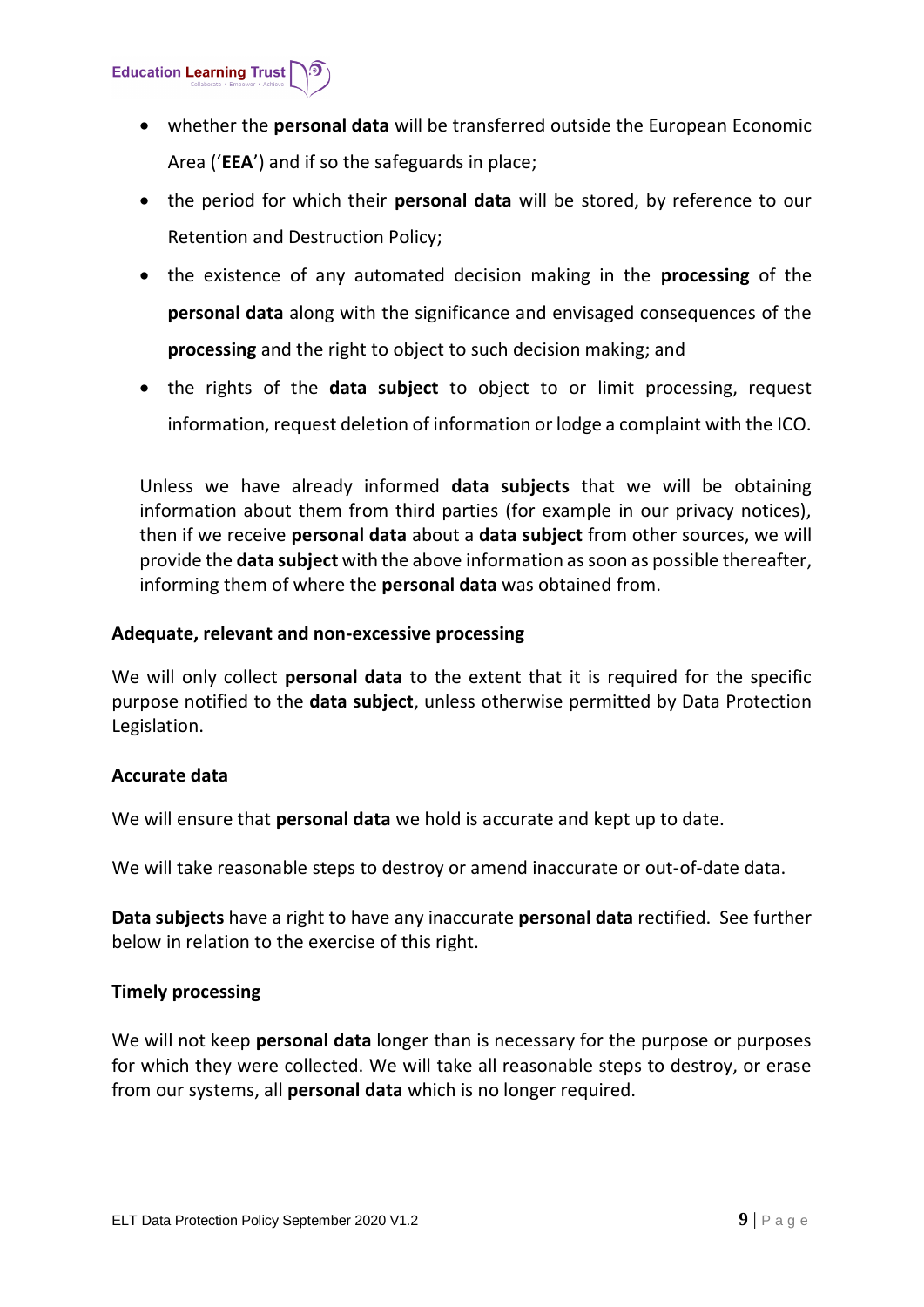

# <span id="page-9-0"></span>**Processing in line with data subject's rights**

We will **process** all **personal data** in line with **data subjects'** rights, in particular their right to:

- request access to any **personal data** we hold about them;
- object to the **processing** of their **personal data**, including the right to object to direct marketing;
- have inaccurate or incomplete **personal data** about them rectified;
- restrict **processing** of their **personal data**;
- have **personal data** we hold about them erased
- have their **personal data** transferred; and
- object to the making of decisions about them by automated means.

# <span id="page-9-1"></span>**The Right of Access to Personal Data**

**Data subjects** may request access to all **personal data** we hold about them. Such requests will be considered in line with the schools Subject Access Request Procedure. (See procedures for receiving and responding to Subject Access Requests).

#### **The Right to Object**

In certain circumstances **data subjects** may object to us **processing** their **personal data**. This right may be exercised in relation to **processing** that we are undertaking on the basis of a legitimate interest or in pursuit of a statutory function or task carried out in the public interest.

An objection to **processing** does not have to be complied with where the school can demonstrate compelling legitimate grounds which override the rights of the **data subject**.

Such considerations are complex and must always be referred to the DPO upon receipt of the request to exercise this right.

In respect of direct marketing any objection to **processing** must be complied with. The Education Learning Trust is not however obliged to comply with a request where the **personal data** is required in relation to any claim or legal proceedings.

# **The Right to Rectification**

If a **data subject** informs the Education Learning Trust that **personal data** held about them by the Education Learning Trust is inaccurate or incomplete then we will consider that request and provide a response within one month.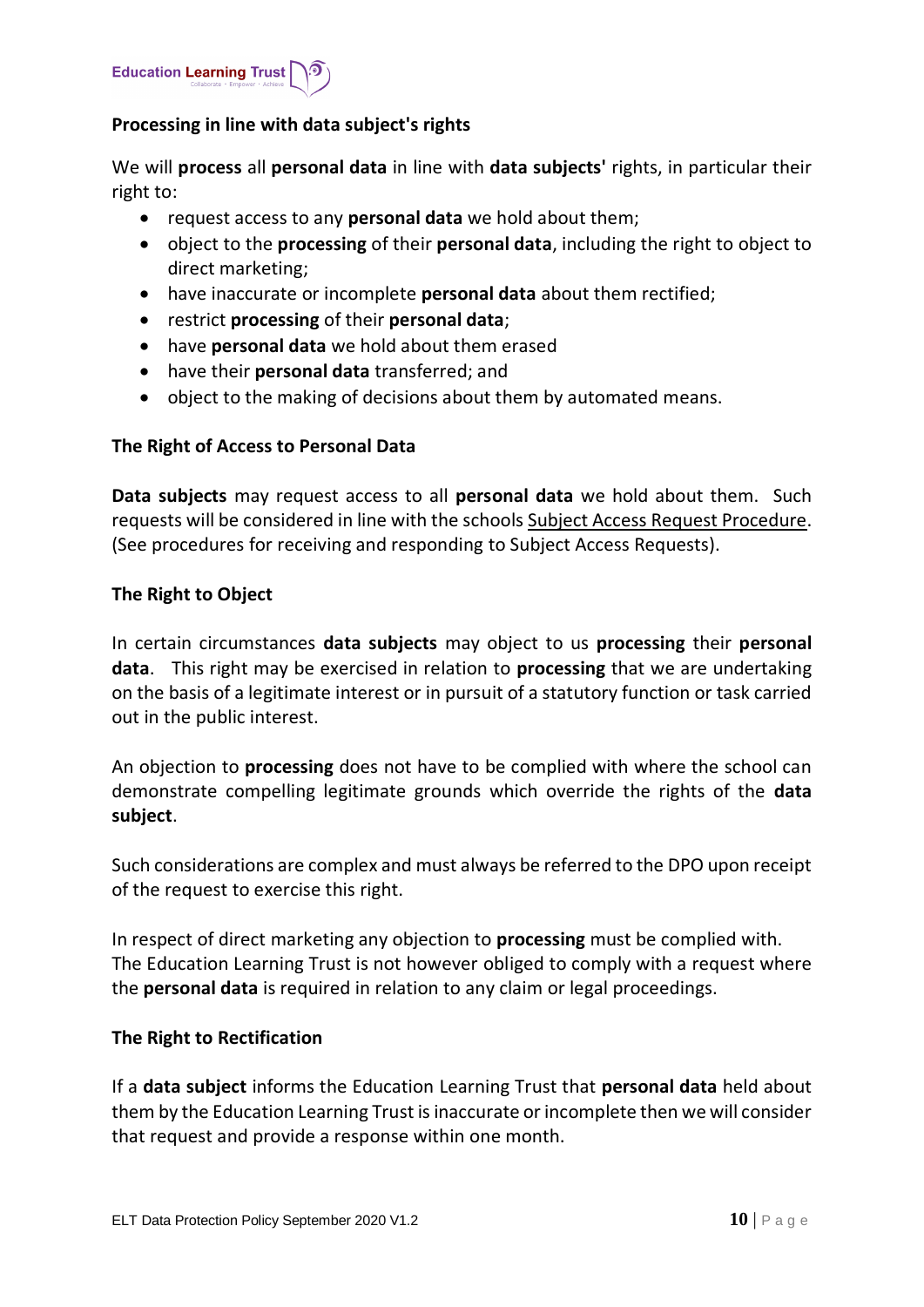

If we consider the issue to be too complex to resolve within that period then we may extend the response period by a further two months. If this is necessary then we will inform the **data subject** within one month of their request that this is the case. We may determine that any changes proposed by the **data subject** should not be made. If this is the case then we will explain to the **data subject** why this is the case. In those circumstances we will inform the **data subject** of their right to complain to the Information Commissioner's Office at the time that we inform them of our decision in relation to their request.

# **The Right to Restrict Processing**

**Data subjects** have a right to "block" or suppress the **processing** of **personal data**. This means that the Education Learning Trust can continue to hold the **personal data** but not do anything else with it.

The Education Learning Trust must restrict the **processing** of **personal data**:

- Where it is in the process of considering a request for **personal data** to be rectified (see above);
- Where the Education Learning Trust is in the process of considering an objection to processing by a **data subject**;
- Where the **processing** is unlawful but the **data subject** has asked the Education Learning Trust not to delete the **personal data**; and
- Where the Education Learning Trust no longer needs the **personal data** but the **data subject** has asked the Education Learning Trust not to delete the **personal data** because they need it in relation to a legal claim, including any potential claim against the Education Learning Trust

If the Education Learning Trust has shared the relevant **personal data** with any other organisation then we will contact those organisations to inform them of any restriction, unless this proves impossible or involves a disproportionate effort.

The DPO must be consulted in relation to requests under this right.

# **The Right to Be Forgotten**

**Data subjects** have a right to have **personal data** about them held by the Education Learning Trust erased only in the following circumstances:

 Where the **personal data** is no longer necessary for the purpose for which it was originally collected;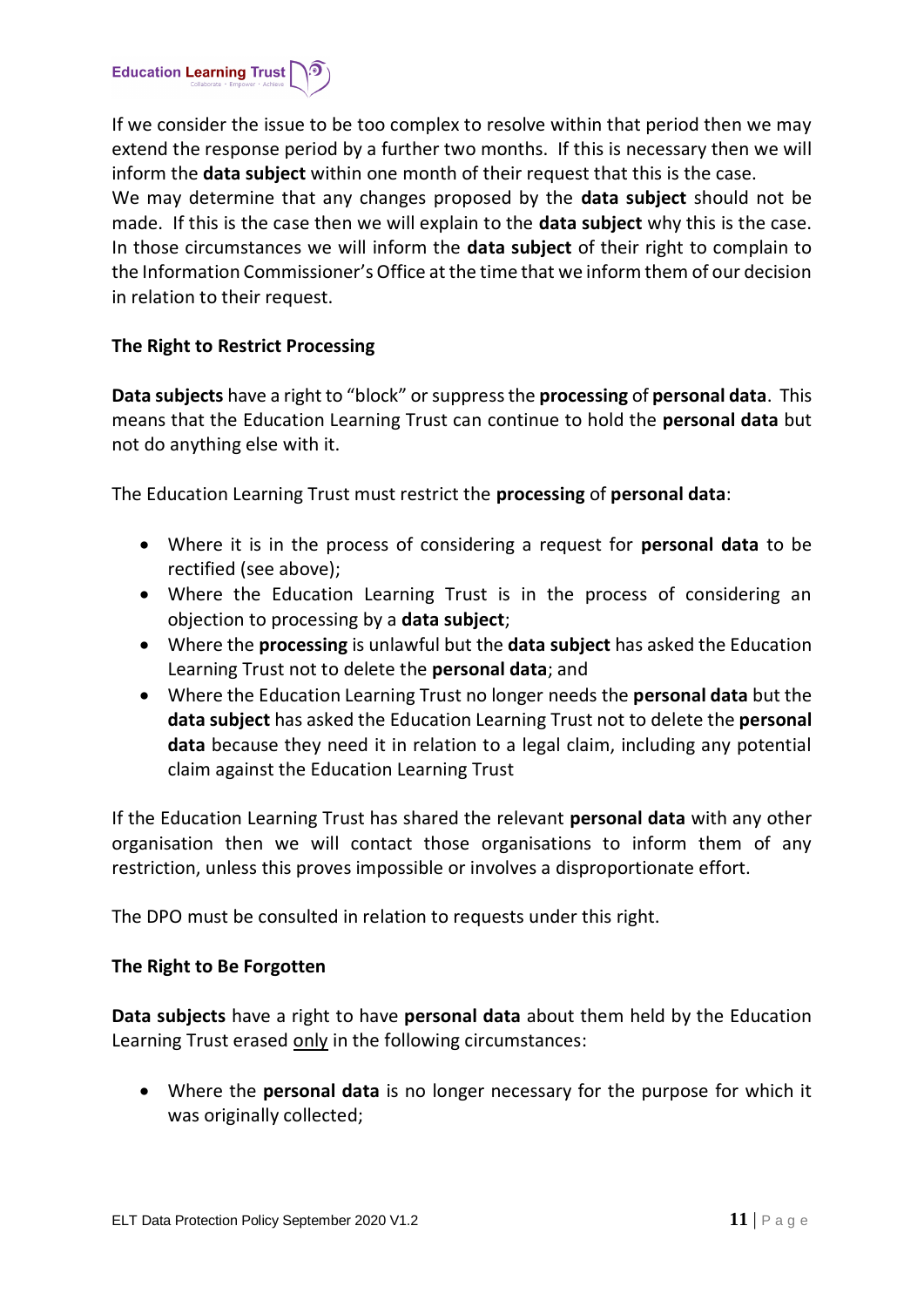

- When a **data subject** withdraws consent which will apply only where the Education Learning Trust is relying on the individuals consent to the **processing** in the first place;
- When a **data subject** objects to the **processing** and there is no overriding legitimate interest to continue that **processing** – see above in relation to the right to object;
- Where the **processing** of the **personal data** is otherwise unlawful;
- When it is necessary to erase the **personal data** to comply with a legal obligation; and
- The Education Learning Trust is not required to comply with a request by a **data subject** to erase their **personal data** if the **processing** is taking place:
- To exercise the right of freedom of expression or information;
- To comply with a legal obligation for the performance of a task in the public interest or in accordance with the law;
- For public health purposes in the public interest;
- For archiving purposes in the public interest, research or statistical purposes; or
- In relation to a legal claim.

If the Education Learning Trust has shared the relevant personal data with any other organisation then we will contact those organisations to inform them of any erasure, unless this proves impossible or involves a disproportionate effort.

The DPO must be consulted in relation to requests under this right.

# **Right to Data Portability**

In limited circumstances a **data subject** has a right to receive their **personal data** in a machine readable format, and to have this transferred to other organisation.

If such a request is made then the DPO must be consulted.

# <span id="page-11-0"></span>**Data security**

We will take appropriate security measures against unlawful or unauthorised processing of **personal data**, and against the accidental loss of, or damage to, **personal data**.

We will put in place procedures and technologies to maintain the security of all **personal data** from the point of collection to the point of destruction.

Security procedures include: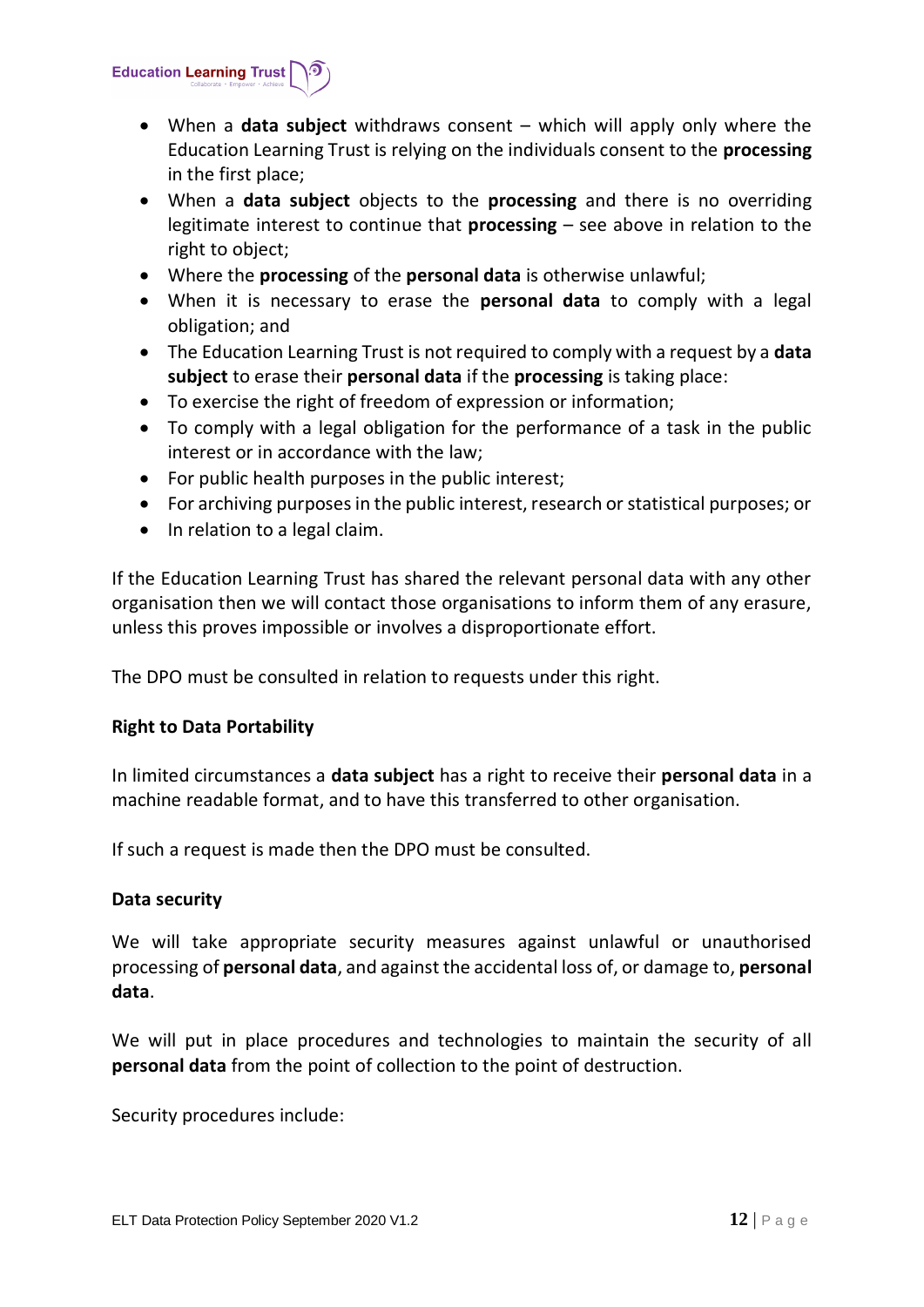**Education Learning Trust** 

- **Entry controls.** All academies have secure entrance controls. Any stranger seen in entry-controlled areas should be reported to the Headteacher.
- **Secure lockable desks and cupboards.** All desks and cupboards should be kept locked if they hold confidential information of any kind. (Personal information is always considered confidential.)
- **Methods of disposal.** Paper documents should be shredded. Digital storage devices should be physically destroyed when they are no longer required.
- IT assets must be disposed of in accordance with the Information Commissioner's Office guidance on the disposal of IT assets.

# **Equipment**

Data users must ensure that individual monitors do not show confidential information to passers-by and that they log off or lock their home screen on their PC when it is left unattended.

# **Working away from the school premises – paper documents.**

If staff members attend meetings about a family or child it is best practise not to take personal notes as minutes will be circulated following the meeting. Any documents shared should be returned to the Chair of the meeting to be shredded. If school staff carry paper copies of pupil information e.g. marking, it is their responsibility to ensure that the information is stored securely during transportation and when at home.

# **Working away from the school premises – electronic working.**

Teachers must not carry pupil data (reports. Tracking, group lists etc.) on either lap tops or pen drives. When in place they must access the school network remotely via the method provided by the Trust's IT support supplier, EsiTech, saving only in the school Shared Area. E-mails containing password protected attachments must not contain the password in the same email. The password should be sent separately or request the receiver phone for the password.

# **Document printing.**

Documents containing **personal data** must be collected immediately from printers and not left on photocopiers.

Any member of staff found to be in breach of the above security measures may be subject to disciplinary action.

# <span id="page-12-0"></span>**Data Protection Impact Assessments**

The Education Learning Trust takes data protection very seriously, and will consider and comply with the requirements of Data Protection Legislation in relation to all of its activities whenever these involve the use of personal data, in accordance with the principles of data protection by design and default.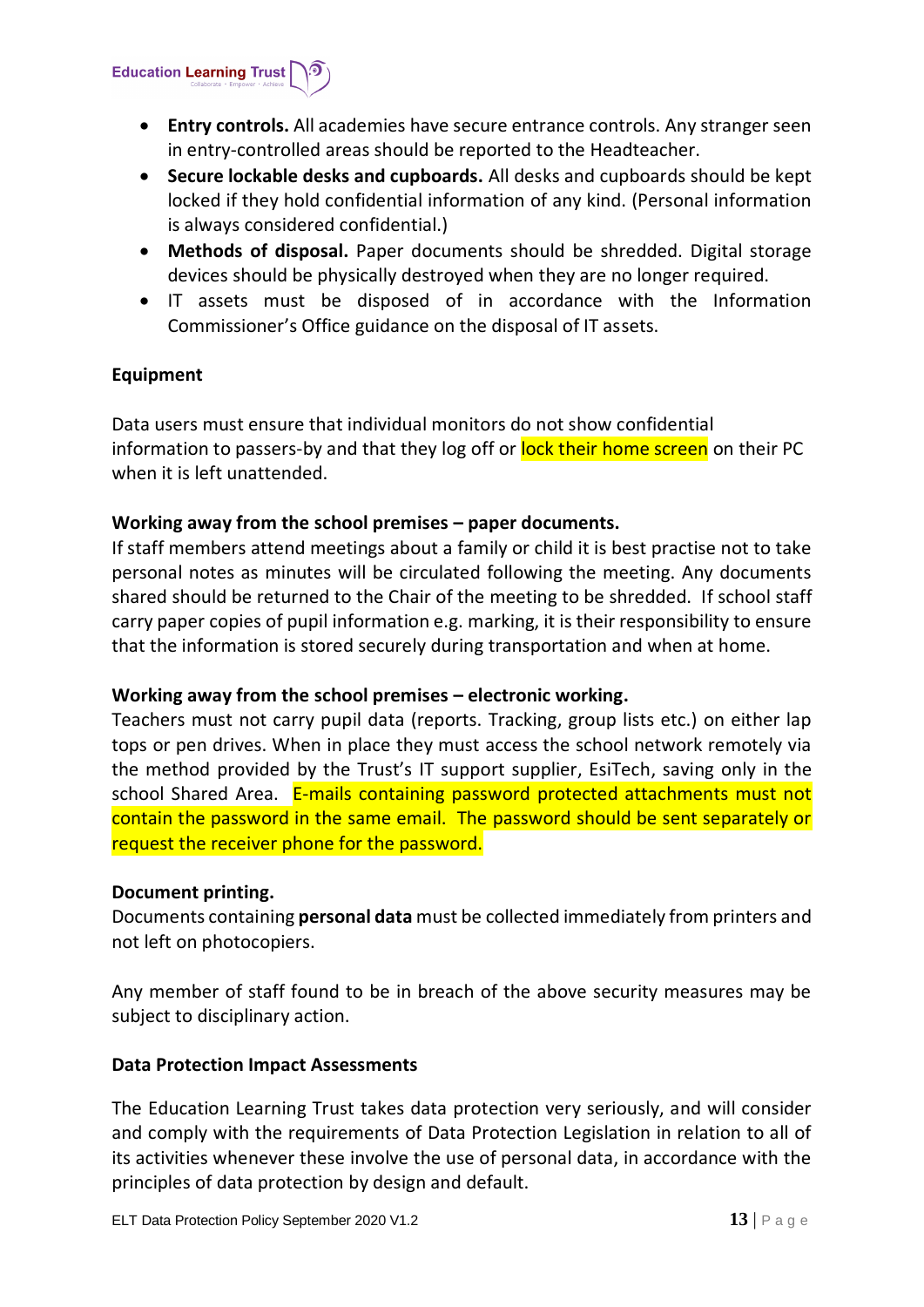

In certain circumstances the law requires us to carry out detailed assessments of proposed **processing**. This includes where we intend to use new technologies which might pose a high risk to the rights of **data subjects** because of the types of data we will be **processing** or the way that we intend to do so.

The Education Learning Trust will complete an assessment of any such proposed **processing** and has a template document which ensures that all relevant matters are considered.

The DPO should always be consulted as to whether a data protection impact assessment is required, and if so how to undertake that assessment.

# <span id="page-13-0"></span>**Disclosure and sharing of personal information**

We may share **personal data** that we hold about **data subjects**, and without their consent, with other organisations. Such organisations include the Department for Education, and Education and Skills Funding Agency "ESFA", Ofsted, health authorities and professionals, the Local Authority, examination bodies, other schools, and other organisations where we have a lawful basis for doing so.

The Education Learning Trust will inform **data subjects** of any sharing of their **personal data** unless we are not legally required to do so, for example where **personal data** is shared with the police in the investigation of a criminal offence.

In some circumstances we will not share safeguarding information. Please refer to our Safeguarding Policy.

Further detail is provided in our Schedule of Processing Activities.

# <span id="page-13-1"></span>**Data Processors**

We contract with various organisations who provide services to the Education Learning Trust including:

Data is shared with processors and these companies provide services to the Education Learning Trust schools. Eg. HR, payroll

In order that these services can be provided effectively we are required to transfer **personal data** of **data subjects** to these **data processors**.

**Personal data** will only be transferred to a **data processor** if they agree to comply with our procedures and policies in relation to data security, or if they put in place adequate measures themselves to the satisfaction of the Education Learning Trust. The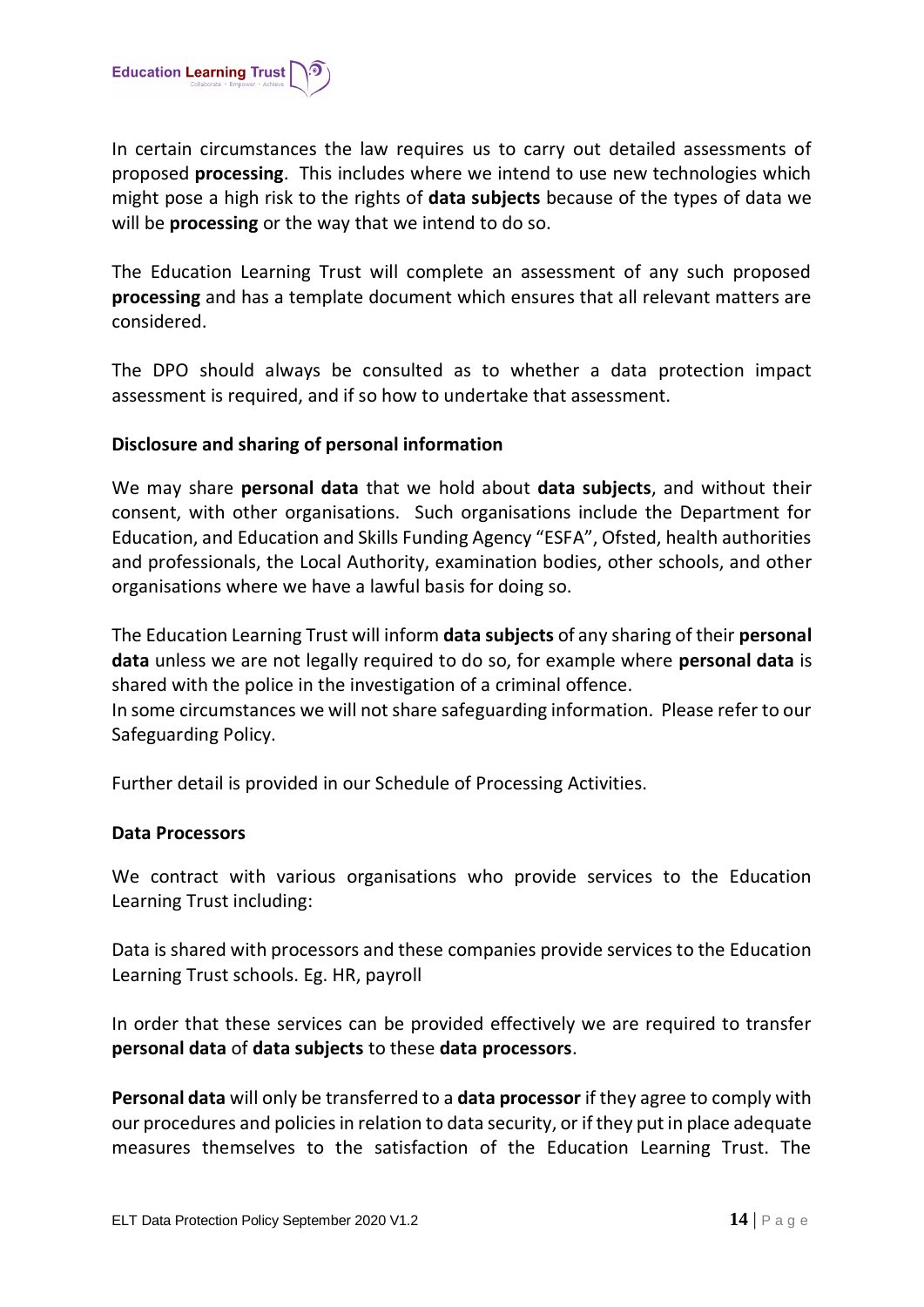

Education Learning Trust [Trust/Academy/School] will always undertake due diligence of any **data processor** before transferring the **personal data** of **data subjects** to them.

Contracts with **data processors** will comply with Data Protection Legislation and contain explicit obligations on the **data processor** to ensure compliance with the Data Protection Legislation, and compliance with the rights of **Data Subjects**.

### <span id="page-14-0"></span>**Images and Videos**

Parents and others attending Education Learning Trust events are allowed to take photographs and videos of those events for domestic purposes only For example, parents can take video recordings of a school performance involving their child. The Education Learning Trust does not prohibit this as a matter of policy.

The Education Learning Trust does not however agree to any such photographs or videos being used for any other purpose, but acknowledges that such matters are, for the most part, outside of the ability of the Education Learning Trust to prevent.

The Education Learning Trust asks that parents and others do not post any images or videos which include any child other than their own child on any social media or otherwise publish those images or videos.

As an Education Learning Trust we want to celebrate the achievements of our pupils and therefore may want to use images and videos of our pupils within promotional materials, or for publication in the media such as local, or even national, newspapers covering school events or achievements. We will seek the consent of pupils, and their parents where appropriate, before allowing the use of images or videos of pupils for such purposes.

Whenever a pupil begins their attendance at the Education Learning Trust they, or their parent where appropriate, will be asked to complete a consent form in relation to the use of images and videos of that pupil. We will not use images or videos of pupils for any purpose where we do not have consent.

# <span id="page-14-1"></span>**Review**

We may change this policy at any time. Where appropriate, we will notify **data subjects** of those changes. The policy will be reviewed annually.